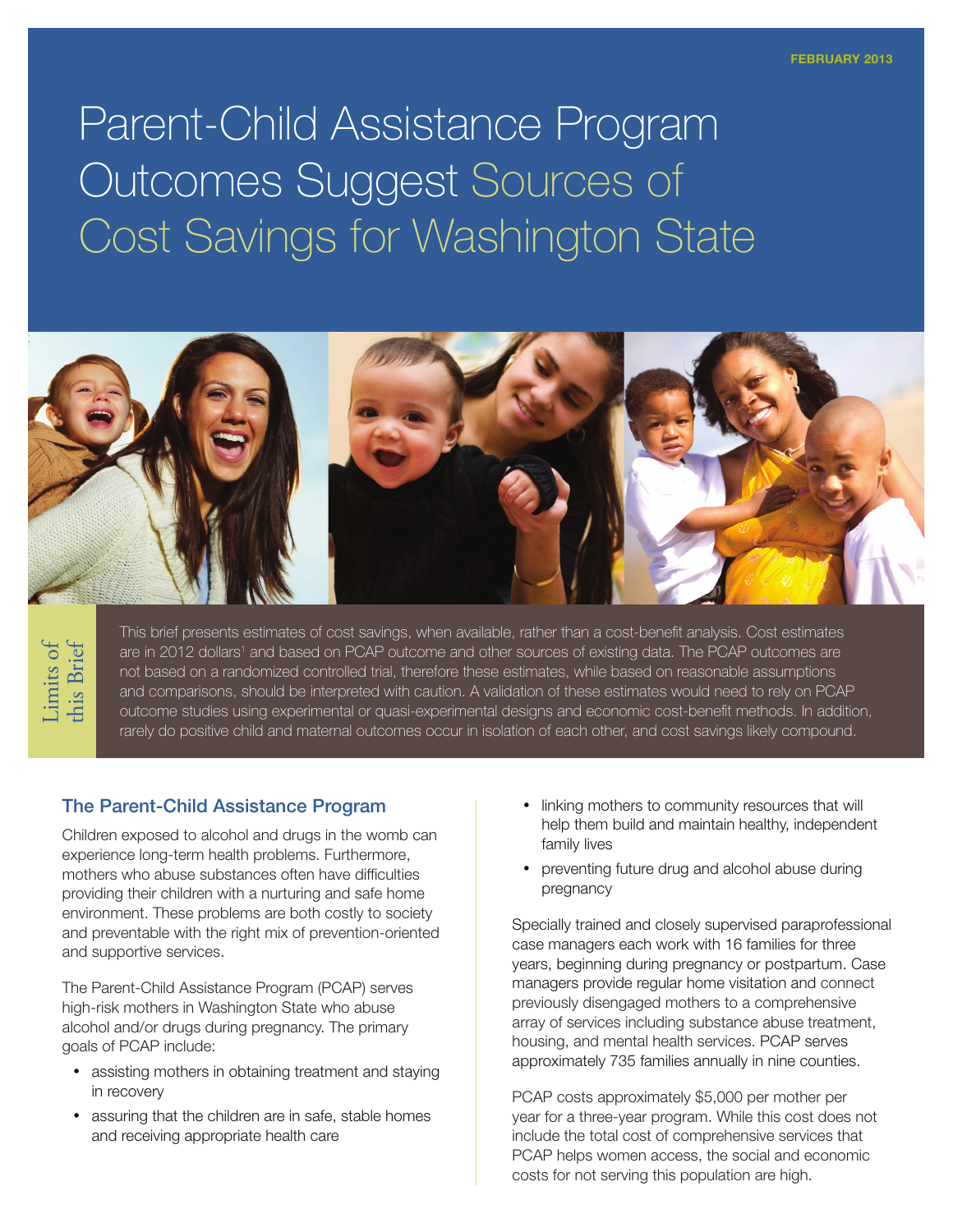## Savings from Reduced Dependence on Child Welfare

- PCAP may increase reunification rates by 16%, which is a difference of five percentage points. Thirty-seven percent (37%) of mothers in five counties served by PCAP reunified during the three-year enrollment compared to 32% of infants statewide during a fouryear follow-up period.<sup>2,3,4</sup> This difference translates to annual cost savings for the five counties of approximately \$32,544 from reductions in out-of-home care. To put these savings from the five counties in context to the rest of the state, infants in these five counties comprise 47% of all infants in out-of-home care in Washington.<sup>5</sup>
- Children of mothers enrolled in PCAP who were in out-of-home care and reunified at program exit had a shorter length-of-stay (3.8 months), on average, than Washington's statewide average (20.4 months).<sup>6</sup> Thus, for each successful reunification, savings of approximately \$21,231 per child could be realized.7
- Further, children of mothers enrolled in PCAP reunify approximately seven months more quickly than the statewide average of children age birth to three who exit foster care to reunification.<sup>8</sup> This translates into a potential cost savings of \$4,057 per case.<sup>9</sup>

# Savings from Fewer Subsequent Alcohol- and Drug-Exposed Infants

• The estimated total lifetime cost of Fetal Alcohol Syndrome (FAS) for one individual is \$2.5 million (including medical costs and lost productivity).10 Of 239 binge alcohol drinkers served by PCAP in seven counties (infants in out-of-home care in these seven counties comprise approximately 51% of the infant out-of-home care population in Washington),<sup>11</sup> 62 had a subsequent pregnancy. If all 62 mothers continued to drink, approximately 13 mothers (21%) would have a child with FAS,<sup>12</sup> resulting in total lifetime costs of \$33.2 million. Instead, only 18 mothers enrolled in PCAP continued to drink during the subsequent pregnancy, resulting in four children who may have FAS. This difference represents \$23.6 million in lifetime cost savings.

• Only 12% of mothers enrolled in PCAP had a subsequent alcohol- or drug-exposed infant within three years compared to 21% of similar mothers over the same time period who received typical substance abuse treatment alone without intensive case management. This comparison sample was from a large, randomized controlled trial in another state—the best available source for comparison.<sup>13</sup>

### Other Sources of Cost Savings

- • *Reduced dependence on public assistance.* From 2007 to 2012, Temporary Assistance for Needy Families (TANF) was the main source of income for 61 percent of women entering PCAP compared to only 31% at exit.
- • *Increased employment.* From 2007 to 2012, employment was the main source of income for 3% percent of women entering PCAP, compared to 27% at exit, resulting in greater tax revenue from increased earnings.
- • *Increased levels of education.* From 1998 to 2004, PCAP participants completed an aggregate total of 26 years of higher education during PCAP enrollment. Each additional year of schooling translates into a 10% increase in earnings, which yields greater tax revenue to the state.14 Participants also completed approximately 96 years of high school equivalency education.
- • *Reductions in subsequent birth rates for mothers on Medicaid.* Medicaid births are estimated to cost the public \$17,217 in prenatal, delivery, and post-partum care for the mom and the first year of care for the infant.<sup>15</sup> The PCAP population has a 22% subsequent birth rate during the three-year enrollment period. Unfortunately, subsequent birth rates for a similar population and time frame are not readily available for comparison purposes.
- Future areas of examination for other sources of cost savings include reductions in incarceration rates, increased housing security, and reduced medical costs for substance-exposed births (other than FAS, which is reported above).

It is reasonable to conclude that PCAP has the potential for significant cost savings. However, cost savings alone do not capture the societal benefits of keeping parents with their children, improving family well-being, and supporting mothers' transformation from addiction to becoming valuable members of their communities.